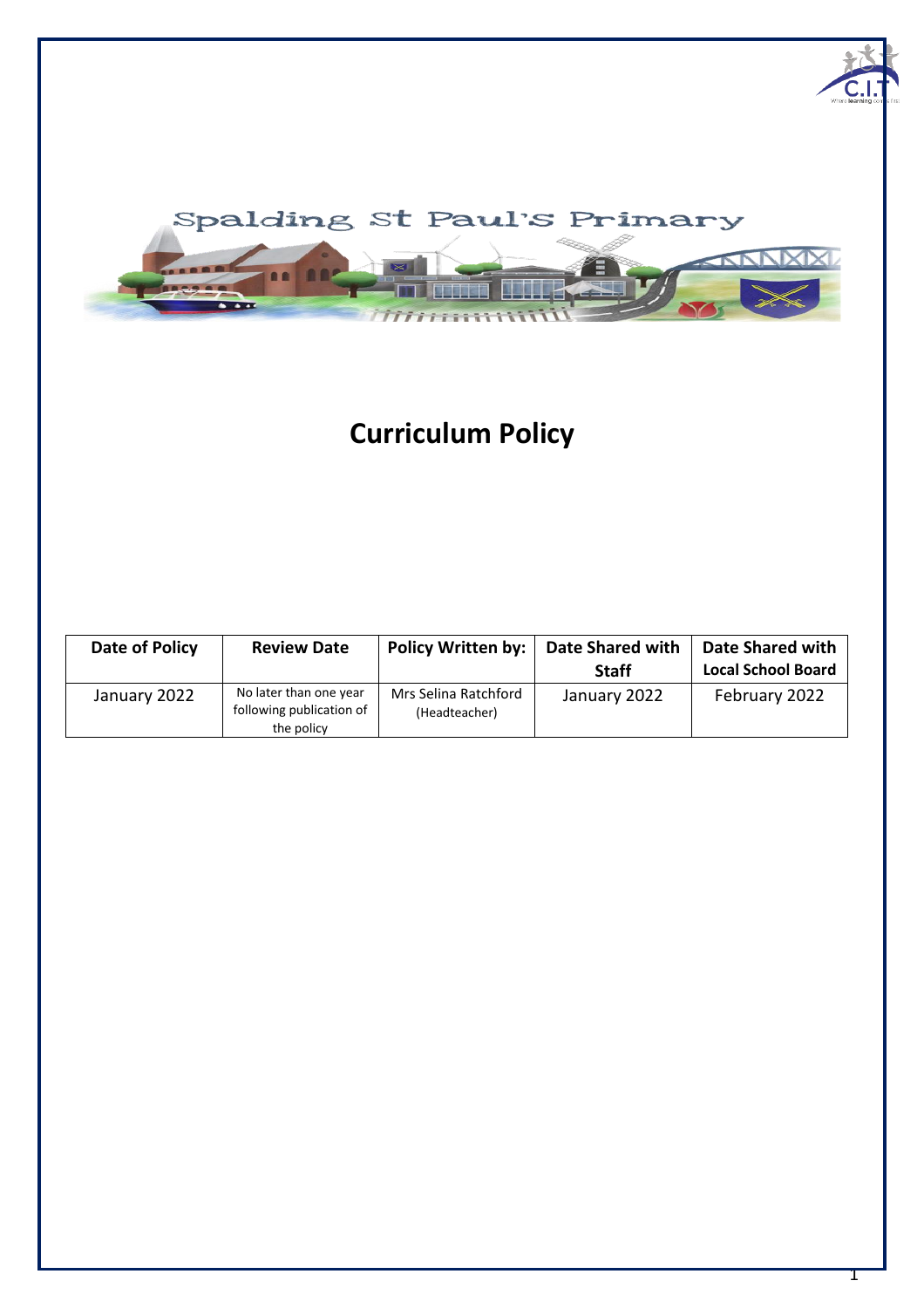### **Our school curriculum**

We are a proud part of the Community Inclusive Trust (CIT) and all that we do is underpinned fully by the fundamental purpose of CIT to "To put learners first and prepare them for their future"

### **Our school Values**



Our curriculum is influenced by our school values. These are part of the 'fabric' of our school and run through every aspect of school life. As a school community we are committed to these values and use every available opportunity to promote them. Our school values are also used to drive our curriculum and influence our curriculum through our approaches to teaching and learning and curriculum content.

### **Curriculum aims**

At Spalding St Paul's Primary School, we want all of our children to be **PROUD** of all their achievements and successes across all curriculum subjects.

Our curriculum enables children to achieve their own **PERSONAL EXCELLENCE** through a well-tailored programme designed for all to access.

Our curriculum is designed for children to show **RESPECT** for what they are learning, themselves, others, beliefs and the world around them.

Our curriculum gives children a range of **OPPORTUNITIES** to develop their knowledge, skills and understanding.

Our curriculum is **UNIQUELY** designed to provide a broad and balanced education for all pupils to incorporate our diverse school, our community and the world we live in and to provide sufficient knowledge for skills and future learning and employment.

Our curriculum enables children to **DISCOVER** key skills and knowledge to help them become lifelong learners.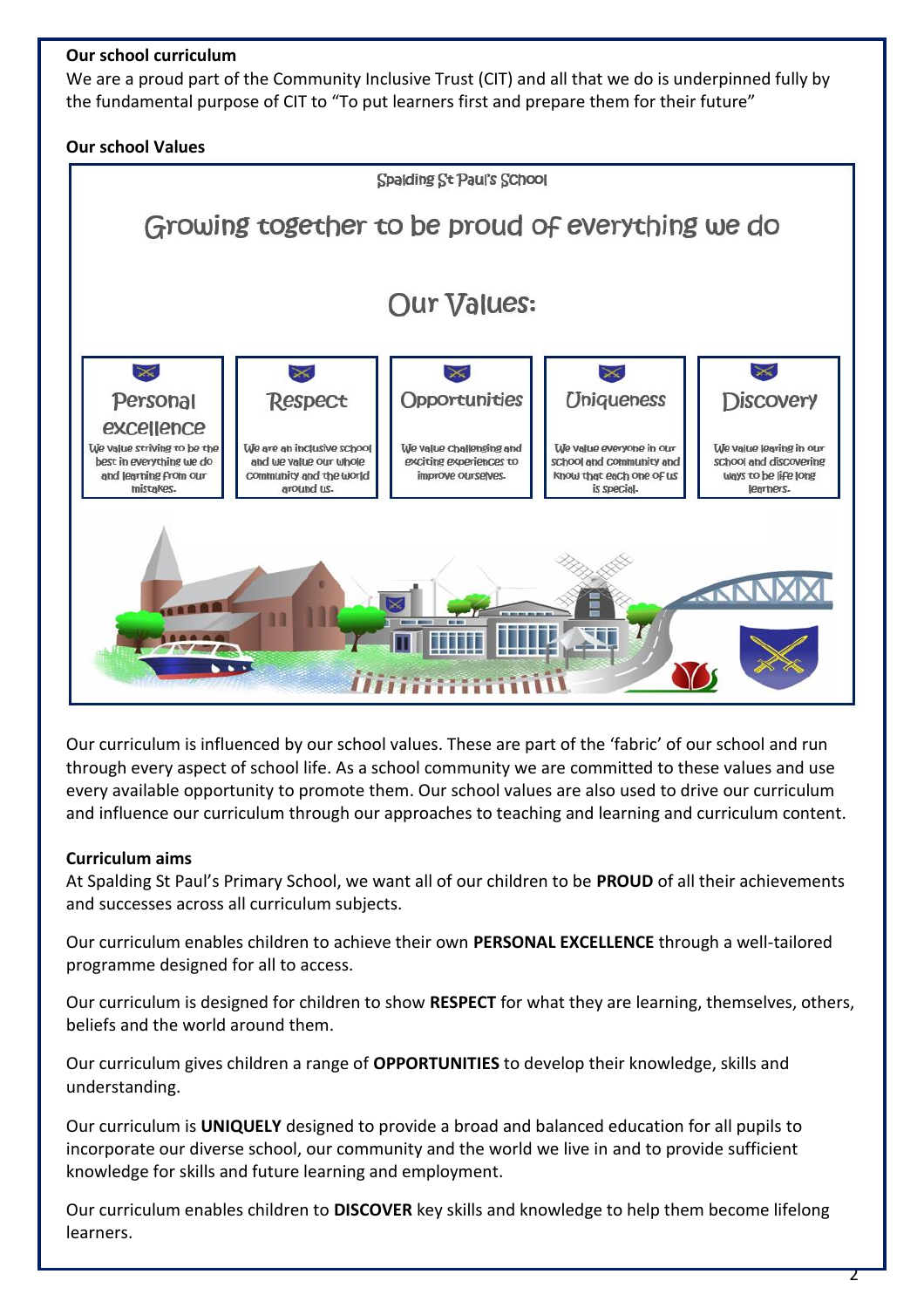## **Teaching Principles**

Our curriculum is underpinned by two key drivers for raising attainment, progress and aspiration: 1. Quality First Teaching and Learning.

- 
- 2. High aspirations and high-quality outcomes for all children.

Lessons and sequences of learning are planned with these principles at the heart of them.

### **Implementation of the Curriculum**

At Spalding St Paul's Primary School our curriculum is planned to ensure all subjects are taught and have equal importance. We do however recognise that reading is the key to unlocking other curriculum subjects and therefore ensure that this is prioritised and applied throughout our curriculum.

We plan learning using overarching topics to help cover the curriculum and supplement these with quality texts to inspire discussion, support the development of reading and provide writing opportunities. We teach all of the National Curriculum subjects throughout the whole school year. Topics have been organised across each year group to ensure that all milestones are taught and revisited. Where there are strong links to other subjects we make links to our overarching topics. We often make links between our English teaching and the topics that the children are learning about to ensure children are reading and writing with a purpose. Where links cannot be made we teach these subjects discretely.

Content is repeated and re-visited at various points during the term to ensure that knowledge is transferred into long-term memory. This makes successful learners. Crucially all subjects are taught throughout the year and throughout at topic whether this be using cross curricular links or discretely. This is vital to allow our children the time to revisit and fully embed learning. We also recognise that children need to learn appropriate skills to be able access and apply their knowledge.

The organisation of our curriculum ensures that teachers have a degree of flexibility in the way that they deliver and personalise learning for the children within their class. This degree of autonomy ensures that teachers can make decisions based on their ongoing assessments (of how well the children are coping with the curriculum content and what they are retaining) so that they can adjust their curriculum accordingly. It is however, still an expectation that all classes have taught all of the content outlined within our curriculum framework by the end of that academic year.

### **Roles and Responsibilities**

### The Local School Board

The Local School board will monitor the effectiveness of this policy and hold the Headteacher to account for its implementation. They will also ensure that:

- A robust framework is in place for setting curriculum priorities and aspirational targets.
- a "broad and balanced curriculum" is delivered and enough teaching time is provided for pupils to cover the requirements elements of the subject.
- Proper provision is made for pupils with different abilities and needs, including children with special educational needs (SEN).
- The school implements the relevant statutory assessment arrangements.
- It participates actively in decision-making about the breadth and balance of the curriculum.

### The Headteacher

The Headteacher is responsible for ensuring that this policy is adhered to, and that:

• All required elements of the curriculum, and those subjects which the school chooses to offer, have aims and objectives which reflect the aims of the school and indicate how the needs of individual pupils will be met.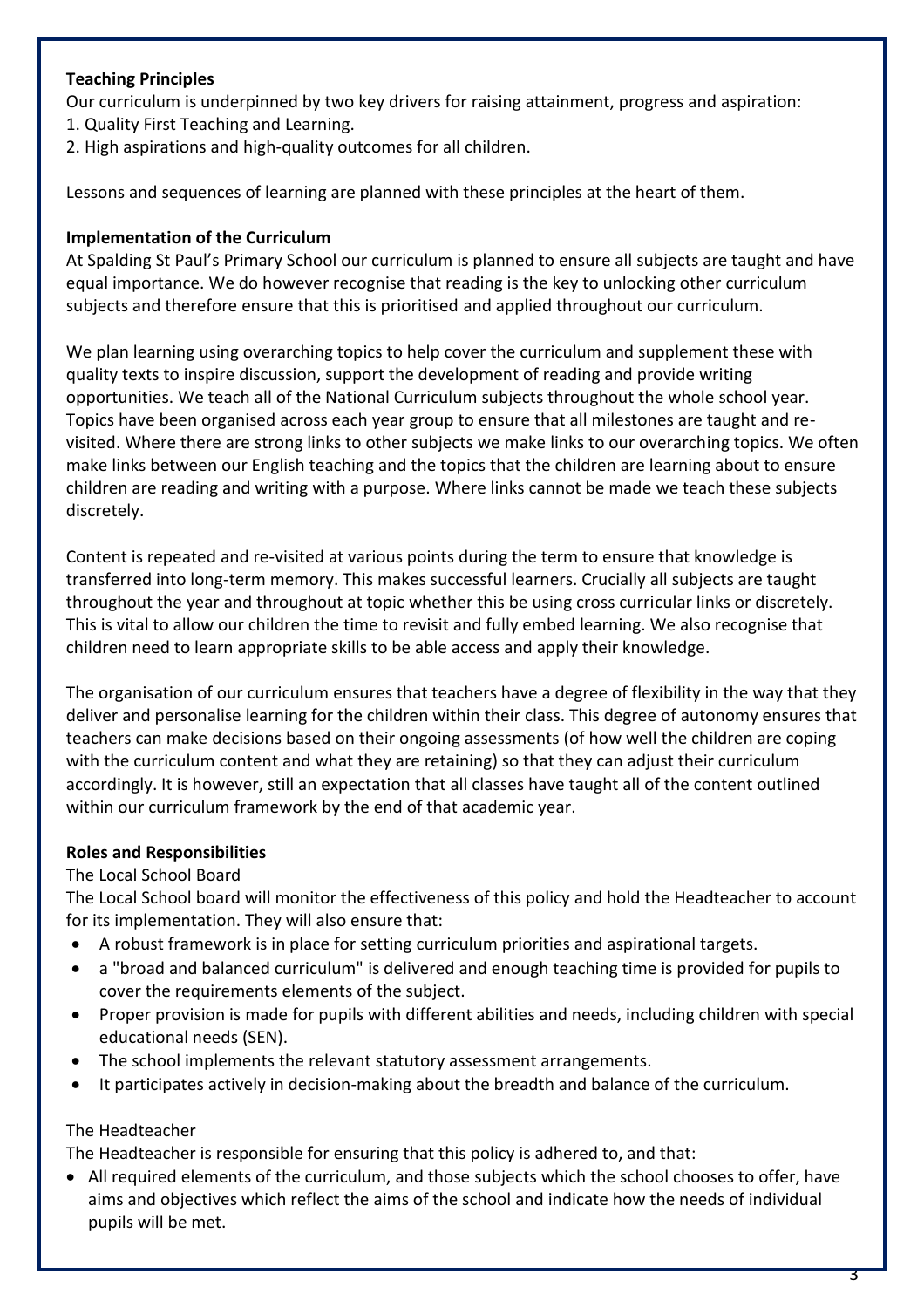- The amount of time provided for teaching the required elements of the curriculum is adequate and is reviewed by the Local School Board.
- They manage requests to withdraw children from curriculum subjects, where appropriate
- The school's procedures for assessment meet all legal requirements.
- The Local School Board is advised on whole-school targets in order to make informed decisions.
- Proper provision is in place for pupils with different abilities and needs, including children with SEN.
- CPD for subject leaders is up to date and this is shared across the staff to ensure they are skilled to teach all subjects.

#### Phase Leaders

• Phase Leaders are responsible for ensuring the curriculum is implemented across their year groups and that there is also progression of skills taught between phases.

### Subject Leaders

- Subject leaders will ensure all aspects of their subject are being taught, as well as check for progression of knowledge, skills and vocabulary.
- They will ensure that there are appropriate and up-to-date schemes of work and subject resources available to support teachers.
- Subject leaders will create action plans to address areas for development and ensure that they keep their subject knowledge and expertise up to date through regular research and training.
- They will also conduct monitoring and scrutiny activities as part of this process.

### **Early Years**

See our EYFS policy for information on how our early years curriculum is delivered.

#### **Inclusion**

Teachers set high expectations for all pupils. They will use appropriate assessment to set ambitious targets and plan challenging work for all groups, including:

- Pupils with low prior attainment
- Pupils from disadvantaged backgrounds
- Pupils with SEN
- Pupils with English as an additional language (EAL)

Teachers will plan lessons so that pupils with SEN and/or disabilities can study every National Curriculum subject, wherever possible, and ensure that there are no barriers to every pupil achieving.

Teachers will also take account of the needs of pupils whose first language is not English. Lessons will be planned so that teaching opportunities help pupils to develop their English, and to support pupils to take part in all subjects.

Further information can be found in our statement of equality information and objectives, and in our SEN policy and information report.

### **Monitoring and Impact**

Phase Leaders and Subject leaders oversee the coverage of individual subjects within our Curriculum and the monitoring of subjects are carried out by subject leaders or senior leaders.

The curriculum map and hierarchies are used to ensure full coverage in a sequence to ensure progress is achieved.

The impact of the curriculum delivery is monitored through lesson observations, book looks, moderations, and other activities as outlined in the annual assessment overview.